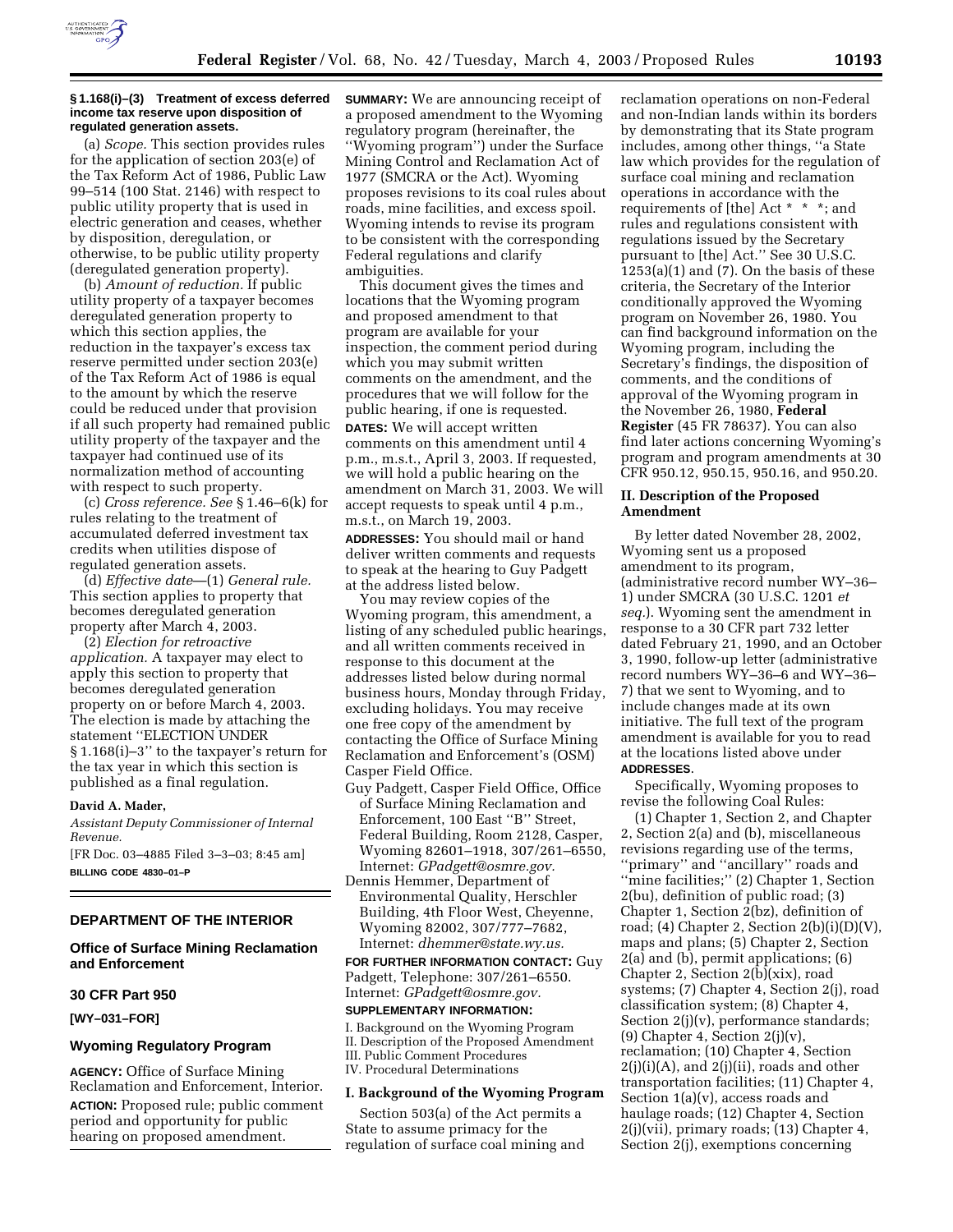roads; (14) Chapter 4, Section 2(m), disposal of mine facilities; (15) Chapter 4, Section 2(c), topsoil, subsoil, overburden, and refuse; (16) Chapter 5, Section 7(a)(ii), remining; and (17) Chapter 18, Section 3(c)(xvii),  $3(d)(vi)(A)$ , and  $3(d)(ix)$ , consistent use of the Office of Surface Mining's road classification system.

# **III. Public Comment Procedures**

Under the provisions of 30 CFR 732.17(h), we are seeking your comments on whether the amendment satisfies the applicable program approval criteria of 30 CFR 732.15. If we approve the amendment, it will become part of the Wyoming program.

### *Written Comments*

Send your written or electronic comments to OSM at the address given above. Your comments should be specific, pertain only to the issues proposed in this rulemaking, and include explanations in support of your recommendations. We will not consider or respond to your comments when developing the final rule if they are received after the close of the comment period (*see* **DATES**). We will make every attempt to log all comments into the administrative record, but comments delivered to an address other than the Casper Field Office may not be logged in.

#### *Electronic Comments*

Please submit Internet comments as an ASCII file avoiding the use of special characters and any form of encryption. Please also include ''Attn: SATS No. WY–031–FOR'' and your name and return address in your Internet message. If you do not receive a confirmation that we have received your Internet message, contact the Casper Field Office at 307/ 261–6550.

## *Availability of Comments*

We will make comments, including names and addresses of respondents, available for public review during normal business hours. We will not consider anonymous comments. If individual respondents request confidentiality, we will honor their request to the extent allowable by law. Individual respondents who wish to withhold their name or address from public review, except for the city or town, must state this prominently at the beginning of their comments. We will make all submissions from organizations or businesses, and from individuals identifying themselves as representatives or officials of organizations or businesses, available for public review in their entirety.

### *Public Hearing*

If you wish to speak at the public hearing, contact the person listed under **FOR FURTHER INFORMATION CONTACT** by 4 p.m., m.s.t. on March 19, 2003. If you are disabled and need special accommodations to attend a public hearing, contact the person listed under **FOR FURTHER INFORMATION CONTACT**. We will arrange the location and time of the hearing with those persons requesting the hearing. If no one requests an opportunity to speak, we will not hold the hearing.

To assist the transcriber and ensure an accurate record, we request, if possible, that each person who speaks at a public hearing provide us with a written copy of his or her comments. The public hearing will continue on the specified date until everyone scheduled to speak has been given an opportunity to be heard. If you are in the audience and have not been scheduled to speak and wish to do so, you will be allowed to speak after those who have been scheduled. We will end the hearing after everyone scheduled to speak and others present in the audience who wish to speak, have been heard.

### *Public Meeting*

If only one person requests an opportunity to speak, we may hold a public meeting rather than a public hearing. If you wish to meet with us to discuss the amendment, please request a meeting by contacting the person listed under **FOR FURTHER INFORMATION CONTACT**. All such meetings are open to the public and, if possible, we will post notices of meetings at the locations listed under **ADDRESSES**. We will make a written summary of each meeting a part of the administrative record.

# **IV. Procedural Determinations**

# *Executive Order 12630—Takings*

This rule does not have takings implications. This determination is based on the analysis performed for the counterpart Federal regulation.

# *Executive Order 12866—Regulatory Planning and Review*

This rule is exempted from review by the Office of Management and Budget (OMB) under Executive Order 12866.

### *Executive Order 12988—Civil Justice Reform*

The Department of the Interior has conducted the reviews required by section 3 of Executive Order 12988 and has determined that this rule meets the applicable standards of subsections (a) and (b) of that section. However, these standards are not applicable to the

actual language of State regulatory programs and program amendments because each program is drafted and promulgated by a specific State, not by OSM. Under sections 503 and 505 of SMCRA (30 U.S.C. 1253 and 1255) and the Federal regulations at 30 CFR 730.11, 732.15, and 732.17(h)(10), decisions on proposed State regulatory programs and program amendments submitted by the States must be based solely on a determination of whether the submittal is consistent with SMCRA and its implementing Federal regulations and whether the other requirements of 30 CFR Parts 730, 731, and 732 have been met.

# *Executive Order 13175—Consultation and Coordination With Indian Tribal Governments*

In accordance with Executive Order 13175, we have evaluated the potential effects of this rule on Federally recognized Indian Tribes and have determined that the rule does not have substantial direct effects on one or more Indian Tribes, on the relationship between the Federal government and Indian Tribes, or on the distribution of power and responsibilities between the Federal government and Indian Tribes. The rule does not involve or affect Indian Tribes in any way.

#### *Executive Order 13132—Federalism*

This rule does not have federalism implications. SMCRA delineates the roles of the Federal and State governments with regard to the regulation of surface coal mining and reclamation operations. One of the purposes of SMCRA is to ''establish a nationwide program to protect society and the environment from the adverse effects of surface coal mining operations." Section  $503(a)(1)$  of SMCRA requires that state laws regulating surface coal mining and reclamation operations be ''in accordance with'' the requirements of SMCRA. Section 503(a)(7) requires that state programs contain rules and regulations ''consistent with'' regulations issued by the Secretary pursuant to SMCRA.

# *Executive Order 13211—Regulations That Significantly Affect The Supply, Distribution, or Use of Energy*

On May 18, 2001, the President issued Executive Order 13211 which requires agencies to prepare a Statement of Energy Effects for a rule that is (1) considered significant under Executive Order 12866, and (2) likely to have a significant adverse effect on the supply, distribution, or use of energy. Because this rule is exempt from review under